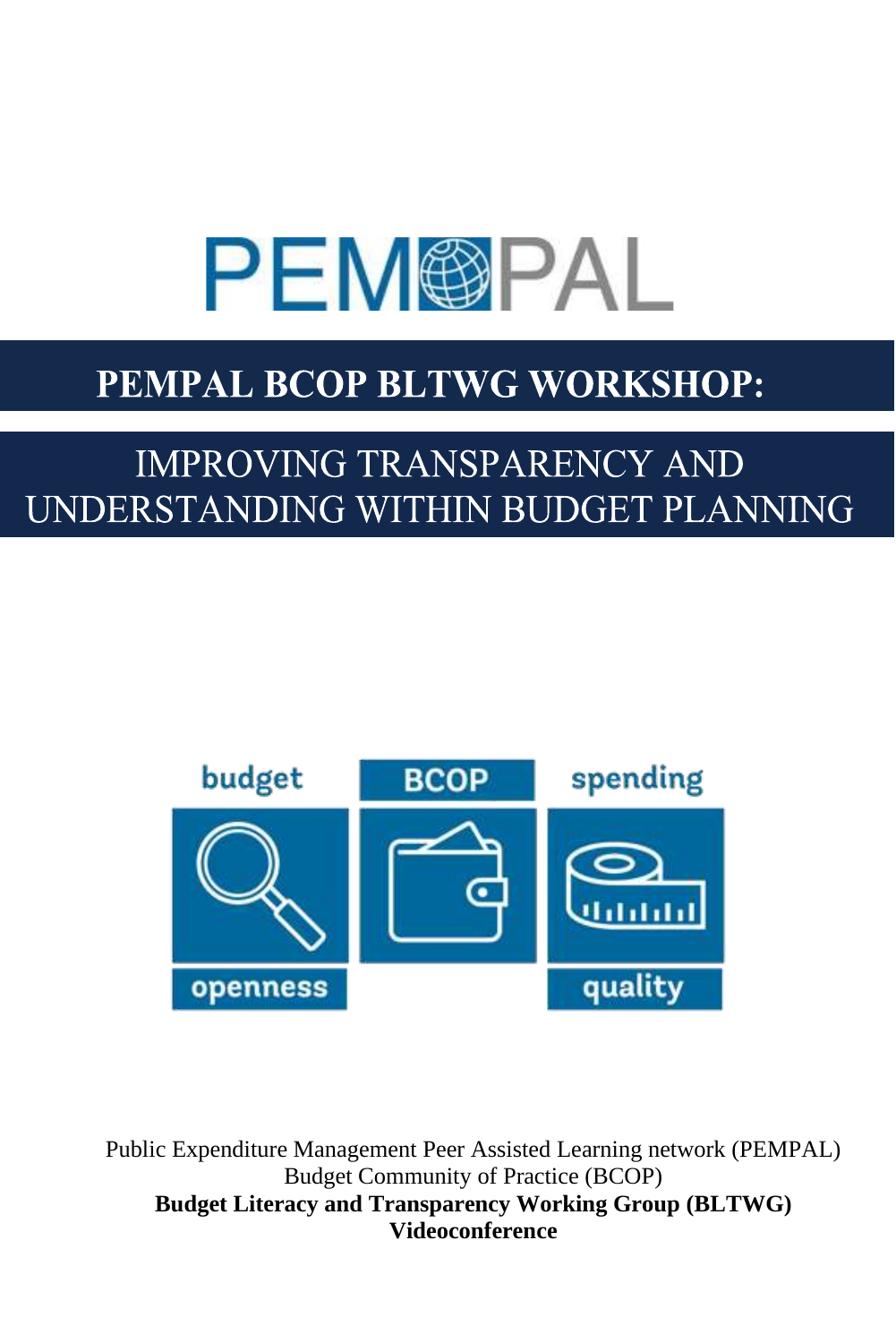**OCTOBER 2021**

#### **Copyright © 2021 PEMPAL BCOP**

All rights reserved. No part of this publication may be reproduced, transmitted, or distributed in any form without prior written permission from PEMPAL BCOP exceptfor noncommercial uses permitted by copyright law.Any modification to the guidance provided on cooperation agreements in this publication requires a citation to the effect that this publication was used and that it was modified. Contact: kmalafeeva@worldbank.org



**Budget Community of Practice (BCOP)** T: +7 495 745 70 00 ext. 2038 or +7 499 921 20 38 E: [BCOP@worldbank.org](mailto:BCOP@worldbank.org) W: [www.pempal.org](http://www.pempal.org/)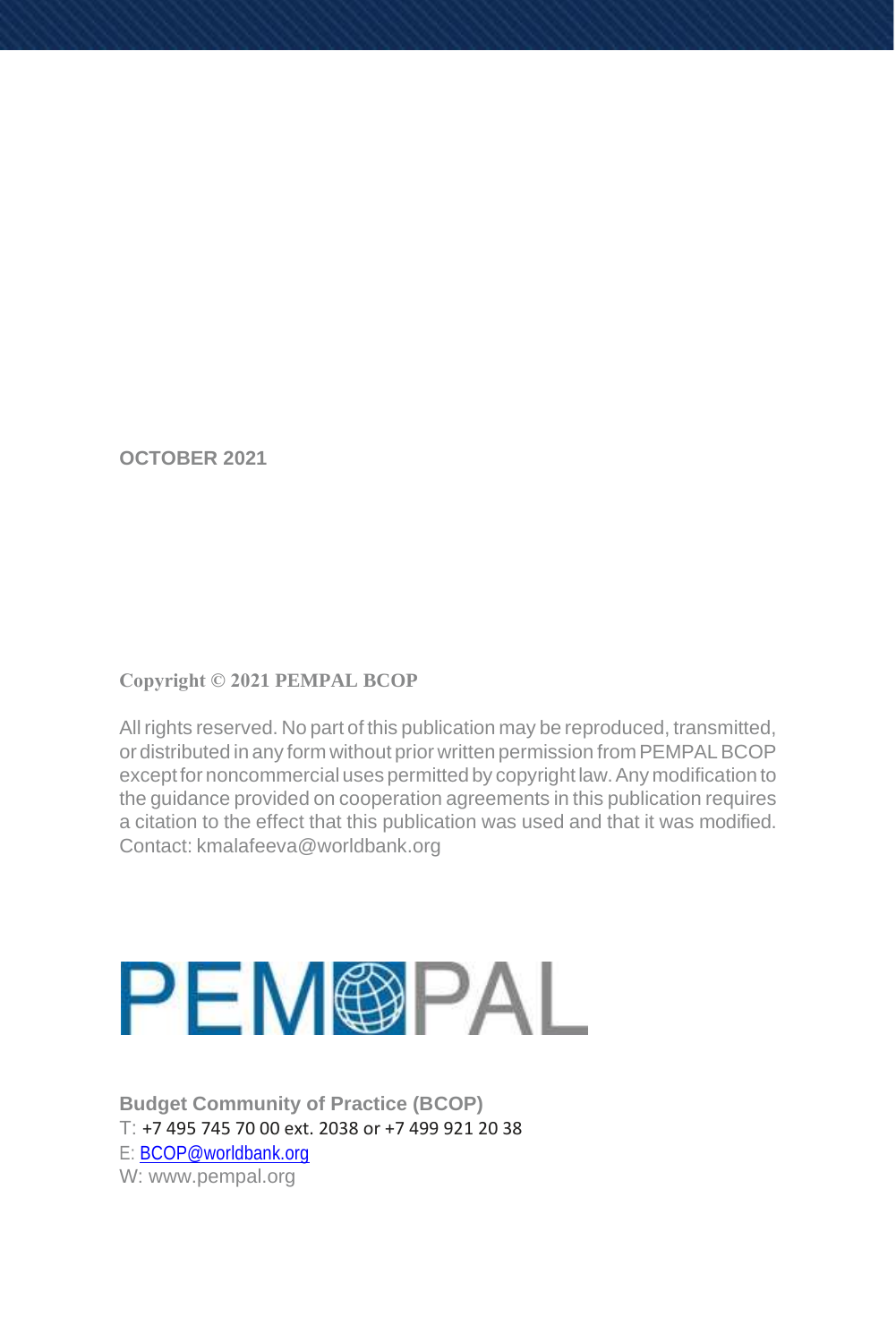**Budget Literacy and Transparency Working Group (BLTWG) Workshop: Ways for Ministries of Finance to Improve Transparency and Budget Understanding within the Budget Planning Process Summary Meeting's Outcomes**



### **Meeting Objectives and Participants**

**This virtual workshop was held by the Budget Community of Practice's (BCOP's) BLTWG to examine different aspects of increasing budget understanding and openness and to decide on the content of a new knowledge product.** The meeting objectives were:

- i. *to look into the ways to increase transparency and improve budget understanding from the demand side based on the perspective of the journalist community;*
- ii. *to learn the experience of the Ministry of Finance of the Republic of Uzbekistan in the popularization of budget data and participatory budgeting;*
- iii. *to get acquainted with the Ministry of Finance of Ukraine's experience on using the capabilities of modern information technologies to present open budget data;*
- iv. *to discuss the specific content and framework of the upcoming BLTWG knowledge product.*

**A total of 34 participants attended the meeting, of which 29 representatives from 10 BCOP member countries** (Armenia, Azerbaijan, Belarus, Bosnia and Herzegovina, Croatia, Kosovo, Russian Federation, Turkey, Ukraine, and Uzbekistan). The meeting was moderated by Iryna Shcherbyna, WB Senior Public Sector Specialist and BCOP Resource Team Coordinator, and Marina Tikhonovich, Deputy Head of the General Department of Budget Policy in Ministry of Finance of Belarus, and the BLTWG Lead.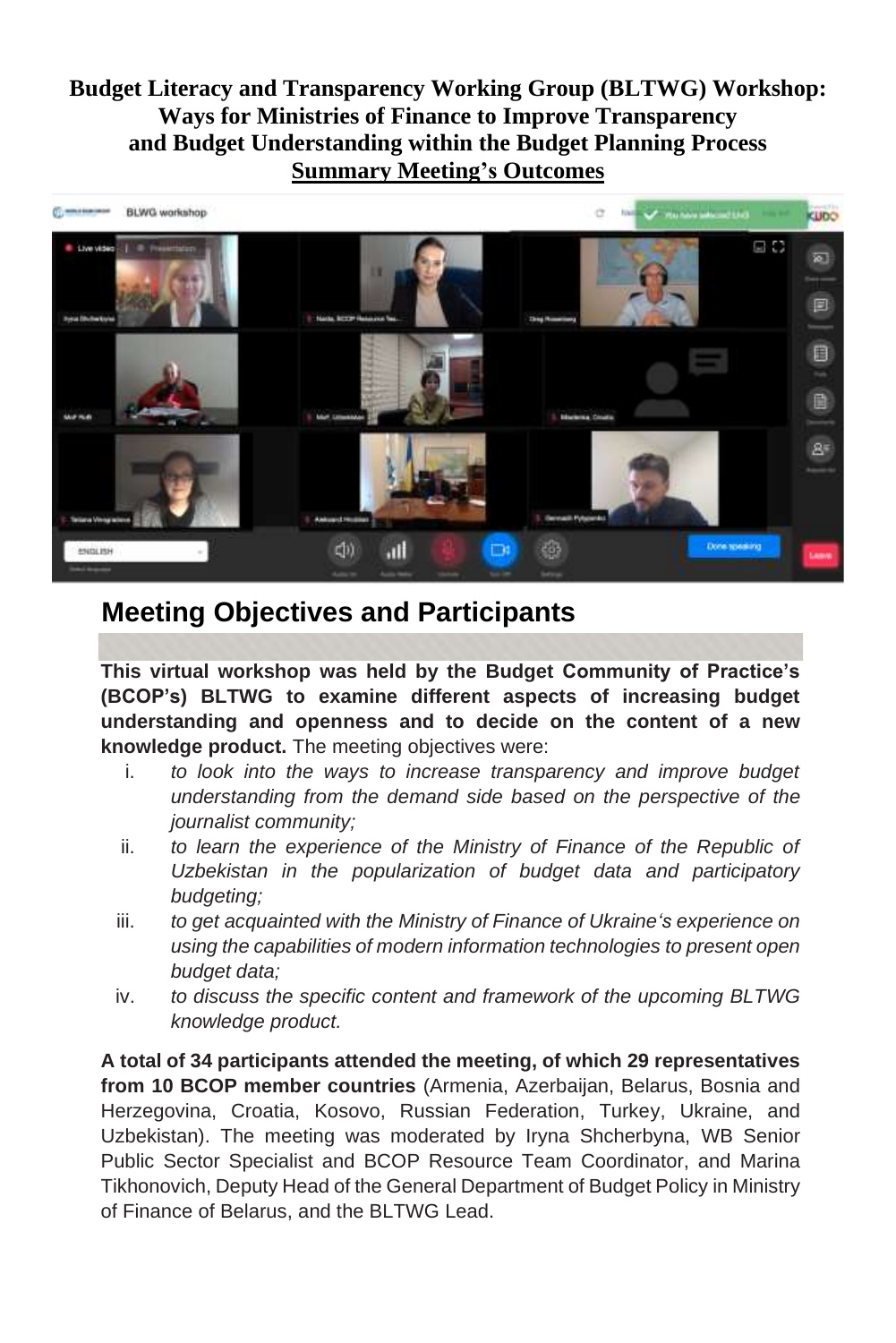## **Increasing Budget Openness in Uzbekistan**

**Ms. Aleksandra Khvan, Head of Government Finance Statistics and Budget Transparency Division of the State Budget Department presented the recent reforms in budget openness in Uzbekistan on behalf of Mr. Sherzod Muhamedov, the State Budget Department Director in the Ministry of Finance of the Republic of Uzbekistan.** Following an assessment of transparency using the IMF Fiscal Transparency Code in 2018, significant efforts have been invested in these reforms in Uzbekistan. A strong legislative/regulatory basis was secured over the last four years.

**Budget openness measures were a part of a broad package of budget reforms.** At the first stage in 2018, the measures included the introduction of medium-term budgeting, the launch of the budget information portal, development of citizens' budget (with simple narrative explanations and key analytics, using infographics), expanding the analysis of macroeconomic and fiscal risks within the budget documentation, and establishing a dedicated unit in the Ministry of Finance for governmental financial statistics and budget transparency. The next stage of measure implemented in 2019 included the introduction of participatory budgeting, within which a portion of the budget of the local governments is allocated to finance activities informed by public opinion, as well as holding public discussions on draft budget prior to parliament submission. In addition, measures were implemented to expand the dissemination of budget data online and in media and to actively engage citizens. As a result, the assessment of Uzbekistan's transparency improved from adhering to 16 out of 36 principles of the IMF Transparency Code in 2018 to adhering to 26 principles in 2019. Additional transparency measures were implemented by which line ministries/agencies publish quarterly reports on detailed expenditure and public procurement data, while tax and customs expenditures are also published by the tax administrations. This year, public participation mechanisms have been expanded; additional financial data on extra-budgetary funds, SOEs, and state aid have been published; and an upgraded version of the open budget portal has been launched to, inter alia, ensure functionalities for collecting citizens' feedback and public voting. Specific templates and schedules for publishing information by all ministries/agencies have been established.

**Ms. Khvan presented in detail the mechanisms used for participatory budgeting in Uzbekistan.** Exhibit 1 shows the stages of the participatory budgeting cycle. Local governments engage in a strong communicating campaign supporting the participatory budgeting cycle, using media, TC, and other communication channels to inform the citizens. The national-level ministries/agencies, including the Ministry of Finance and Ministry for Support of Local Communications and Youth Affairs Agency support local government in delivering capacity building events for citizens. Spending proposals are submitted by the citizens using the open budget portal but can also be submitted offline.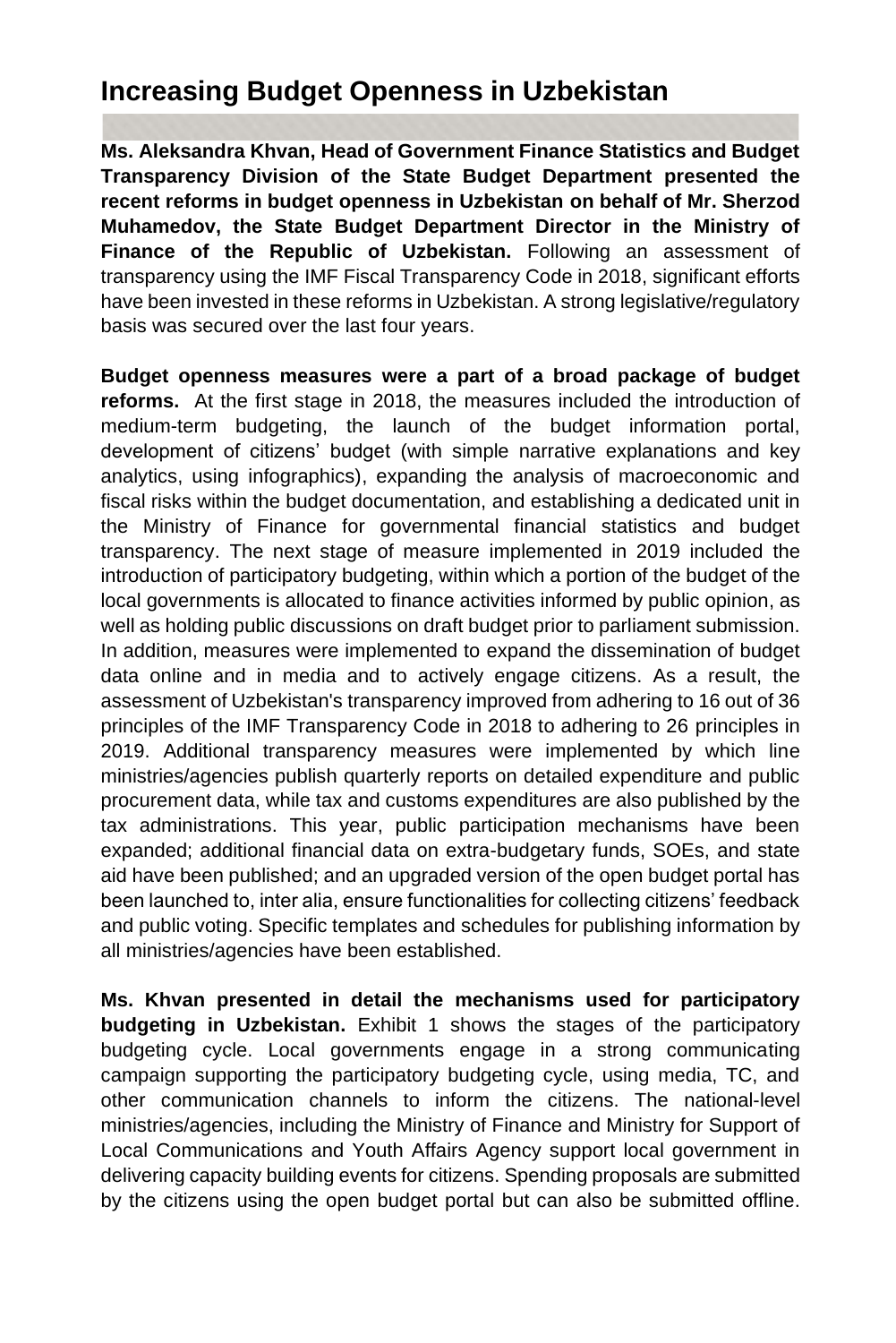The proposals are evaluated against established criteria and local government staff check the implementation feasibility. Feedback is provided for all rejected proposals with an explanation. Pre-selected proposals are then voted on by the citizens on the open budget portals, after which local level councils swiftly approve the decision for allocating funds for the winning projects. Local governments also report on the implementation of winning projects on the open budget portals. Following the successful start of implementation of participatory budgeting, this year additional financing has been approved, targeting that 10% of the local budget is used for participatory budgeting projects. Also, 50% of funds for local road reconstruction are to be used within a participatory budgeting context. Local communities will also have so-called "flying squads" and "initiators' corners:" to assist in submitting proposals and voting.

#### **Exhibit 1: The participatory Budgeting Stages in Uzbekistan**

Improving mechanisms to channel budget resources to activities informed by public opinion

- Introduction of the following stages in implementing citizens' initiatives:

1. submission of proposals/projects by proactive citizens in order to improve district (city) infrastructure;

2. selection of proposals against established criteria;

3. putting pre-selected proposals/projects to citizens' vote:

4. identification of winning proposals/projects based on public voting outcomes;

5. citizens' supervision and monitoring of citizens' initiatives implementation.

- Develop criteria for evaluation and selection  $of$ proposals/projects submitted by proactive citizens in order to improve district (city) infrastructure



**Participants engaged in a discussion following the presentations**. The discussion focused on Uzbekistan's experience with the assessment using IMF Code; functionalities for providing feedback on citizens' proposals via the portal; and planned options for providing information to monitor of implementation of selected projects.

## **Use of IT for Budget Data Transparency in Ukraine**

**Mr. Oleksandr Hrubiian, Deputy Finance Minister for Digital Transformation in the Ministry of Finance of Ukraine, presented Ukrainian experience on using e-data portals for PFM data transparency.** E-data in Ukraine brings together data on spending, citizens' budget (open budget), and projects financed by the international financial institutions (IFIs), in a large and sophisticated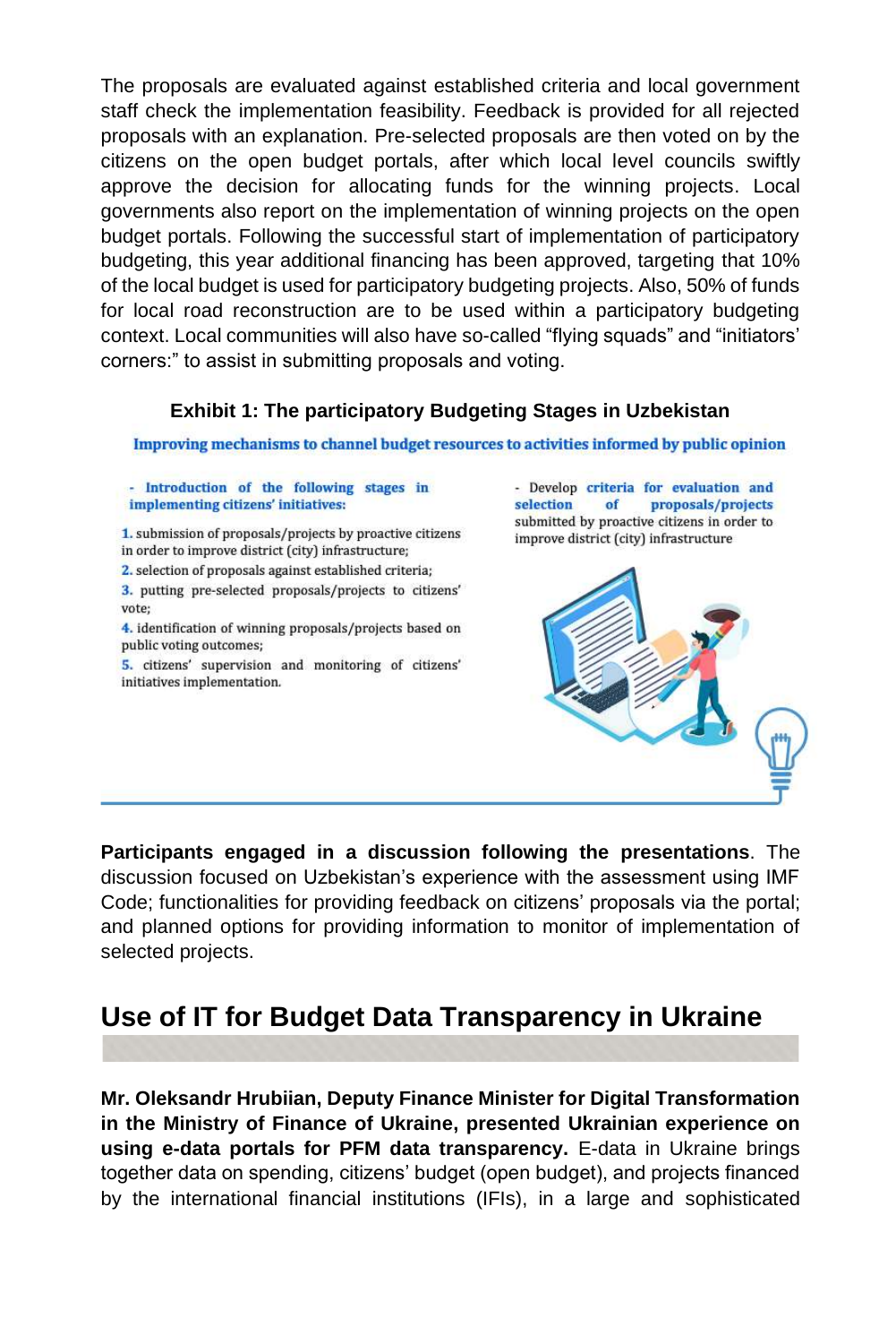platform. Law on Openness in Use of Public Funds prescribed the launch of edata in 2015, which started with providing spending data. In 2017, within the "Open Public Finance" concept, a new spending portal was established, followed by the addition of the citizens' budget module in 2018 and the addition of a module for IFI projects and a budget analysis tool BOOST. The work is currently undergoing to ensure interoperability among all of these, to further advance the search function, and to expand data on budget programs. The e-data system is administered by a state entity within the Ministry of Finance.

**Mr. Hrubiian provided details on spending and citizens' budget modules and demonstrated their functionalities.** The spending module provides timely regular quarterly data on the use of general public funds and annual data on the use of own funds for all budget users from all government levels, as well as extrabudgetary finds, SOEs, the National Bank, and the state-owned banks. Information on payments from the Sigle treasury Account is also available. Data on almost 200 million transactions are shown in the spending module, with 68 million documents (reports, contracts, etc.), and 18,000 users on a monthly level. Data can be downloaded in Excel and tracked by spending unit in real time. The citizens' budget module (called an open budget) provides different types of information. Exhibit 2 shows the explanation of the budget process, presentation of the budget structure, and different instruments for analyzing and comparing local budgets within the citizens' budget module.



#### **Exhibit 2: Examples of Functionalities of the Citizens' Budget Module**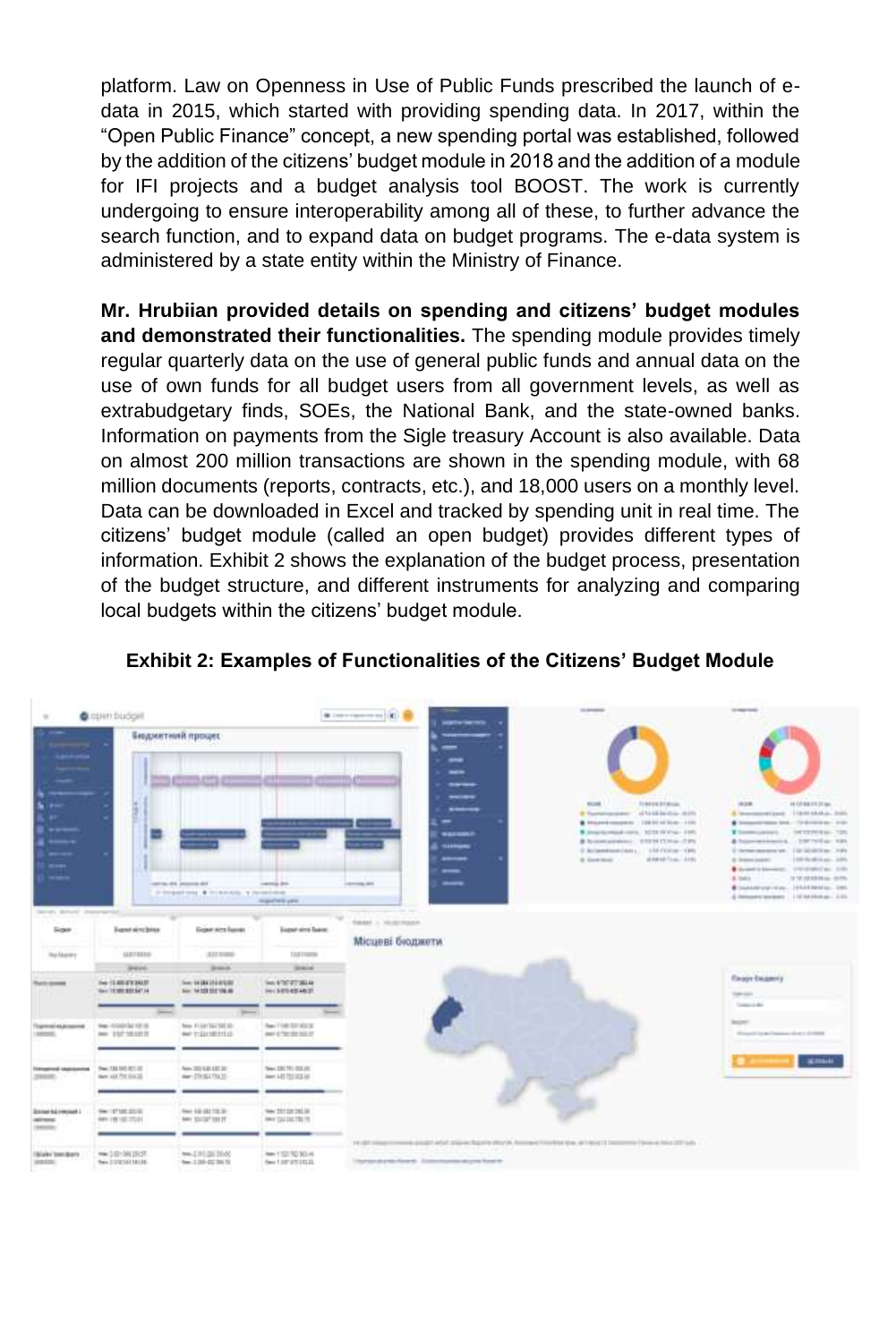**The functionalities of the module on IFI projects and of the BOOST tool were also demonstrated.** Analytical tool BOOST-analysis was developed based on the World Bank methodology. It provides deeper analytical capabilities using sets of indicators that can be downloaded. It is widely used by financial analysts and PFM experts, as well academia and by the local government levels. The IFI module shows all projects since the 1990s, by IFI, and by sector. This module is also used by IFIs and by local government units to compare projects across different regions.

**Participants held a discussion after the presentation was delivered**. Some of the issues that were discussed included: Ukrainian e-data portals being accessible for the visually impaired; plans for expanding the portals to include public procurement; and plans for enabling citizens' feedback in the budget drafting stage; and contents of citizens' budgets in the execution stage.

## **A View from the Journalist Community on Improving Budget Clarity and Understanding: Experience from South Africa**

**Mr. Greg Rosenberg, Managing Director of Clarity Global, global strategic communications adviser specialized in public financial communications, presented the ways to increase budget understanding and transparency.**  His presentation examined budget as a communication tool, South African experience in improving budget clarity and accessibility, and principles of clear budget communications. He explained that while the terminology of the government budget was first used in the early  $18<sup>th</sup>$  century the idea of budget promoting accountability is a relatively recent development. The overall objective of budget documentation should be to provide a comprehensive, relevant, timely, and reliable overview of the government's financial position and performance and set out the fiscal projections.

There are five characteristics of good budget documentation:

- it should be clear (i.e., easy to interpret and understand),
- credible (i.e., they can be believed and are convincing),
- comparable (vertically and horizontally and over time),
- analytical (i.e., not just providing data and statements but explaining the reasons in order to be understood), and
- relevant (i.e., have a significant bearing on the matter at hand).

In practice, budget documentation is in most cases driven by compliance in its budget function, published in thousands of pages of data without adequate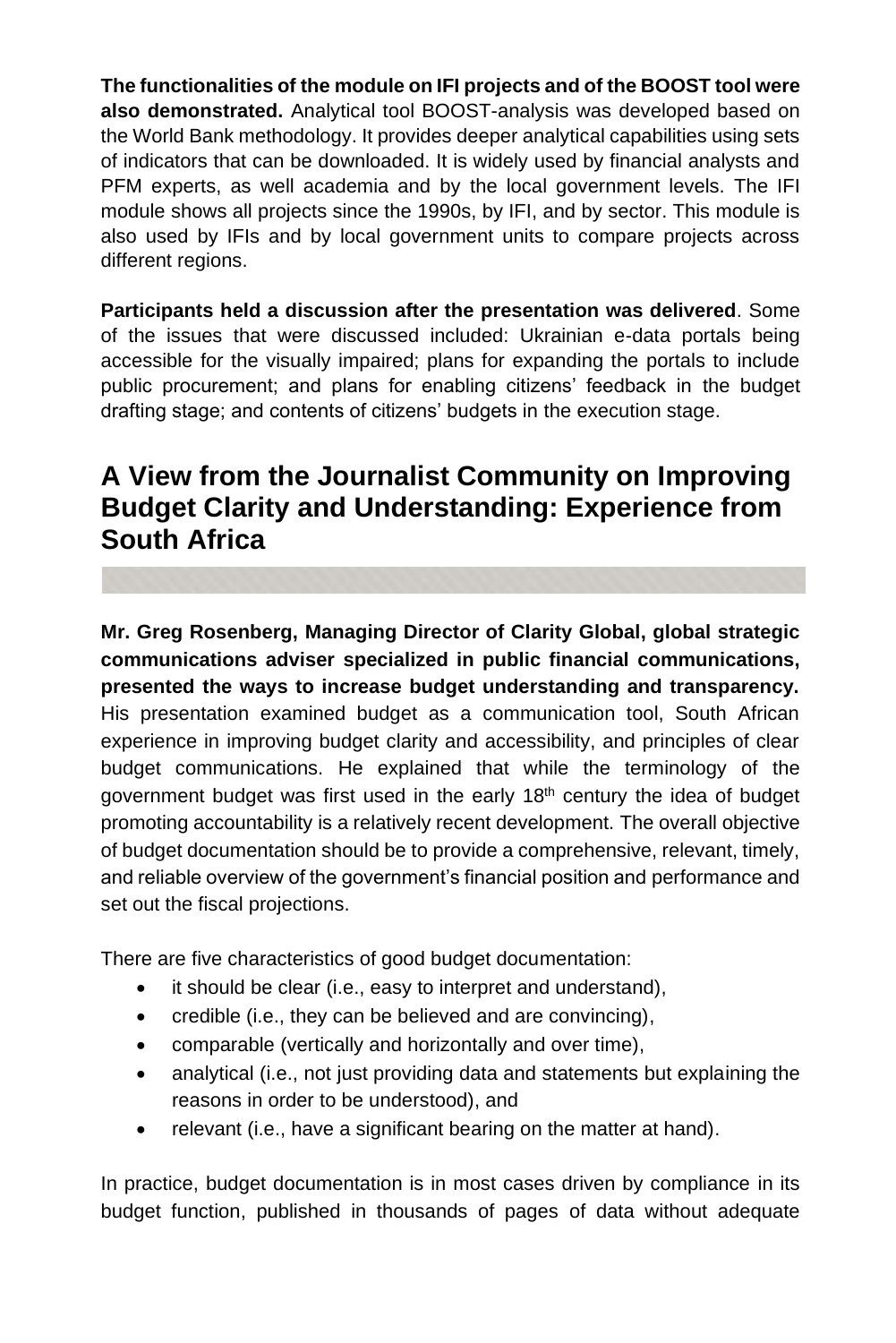narrative, and lacking a policy focus. A clear narrative should be provided to give context information needed for a full understanding of budget policy and intended results. Providing a huge amount of detailed data may be comprehensive, but it does not support public policy, decision making, and democratic process, because very few can get a full understanding based on what is provided.

**Transparency is often misunderstood as the availability of information only.** In its full meaning, however, transparency is related to understanding**.**  Different aspects of transparency, shown in Exhibit 3, need to be taken into account. In its most recent Fiscal Monitor recent blog, IMF stresses that strong budget rules and institutions, backed by clear communication and fiscal transparency, enhance credibility; that, in turn, improves access to credit and secures more room for maneuver in times of crisis. Budget documentation's audience is wide and includes parliament, financial markets, journalists, government departments, multilateral financial institutions, rating agencies, NGOs, the public, and economists.



**Exhibit 3: Definition and Aspects of Budget Transparency**

**Mr. Rosenberg presented experience in improving budget transparency in South Africa, in which he has first-hand experience working as the Lead Editor of the budget for the National Treasury.** For more than a decade, South Africa has been in the top two countries in the Open Budget Index, which measures budget transparency, oversight, and participation. In the transparency dimension, in particular, South Africa has the highest global score. Significant changes have been made to budget documentation, and the release of both mid-term budget and annual budget has extensive media coverage and generates public discussion. The needs of journalists are in essence the need of the public, as journalism should be about communicating to the public. This includes credible numbers in an accessible narrative, accurate assessment of the economic and fiscal position,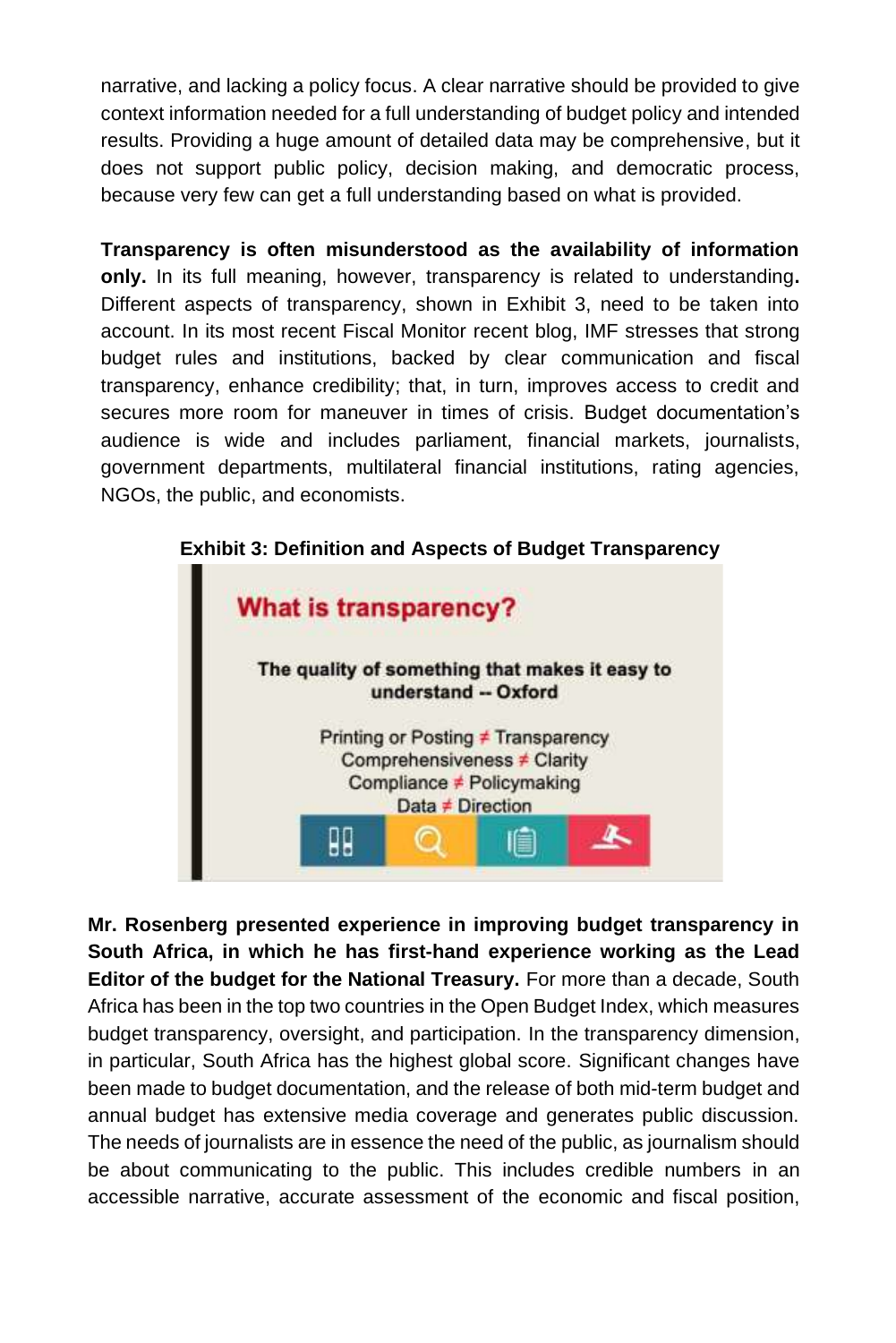clarity and not jargon, interesting facts and comparisons, clear policy position and trade-offs, and clear reasoning and direction information ("so-what" and "what-isnext"). Media headlines can be indirectly shaped by providing clear, important, and credible information. On South African budget day, journalists are given early access to budget documents in a closed room at 6 am, under a reporting embargo for several hours, after which a press conference is a health with Minister of Finance and Treasury and Central Bank officials, and an official budget speech is then held at 2 pm. This process has been established over several years and is based on long-established relationships of trust, and it is widely covered by the media. It is important that the National Treasury is seen as a technically competent institution that tries to set out the most transparent and clear budget information possible. The Treasury poses important questions and policy options within budget documentation and budget presentation, based on which a public debate can be led to shape policy decision making. Thus, budget documentation is not just a means of communication but also serves to shape public policy.

**The overall approach to the South African budget is to focus on clear thinking of what the Treasury is trying to say with the budget**. The goals supporting budget allocations must be annunciated clearly, including policy shifts and new initiatives, and successes and challenges. The main budget document must be written for a non-technical audience using clear and accessible languages. The documentation should be streamlined and appendices should be used for details. Narrative explanations should be supported with tables, graphs, and visual summaries.

**There are several important principles of clear budget documentation**, shown in Exhibit 4. These principles are important for making the budget accessible, since accessibility is about the Ministry of Finance communicating clearly on the budget content - so that budget is accessible in terms of providing relevant information for understanding the budget policy and intended results.

#### **Exhibit 4: Principles of Clear Budget Communication**

- · Think about your reader
- Write clearly and to the point
- · Structure documents logically
- · Ensure main policy documents are concise
- · Prefer concreteness to abstraction
- Reduce density
- · Use visual elements effectively
- 
- · Omit unnecessary detail
- · Provide sufficient analysis
- · Tell a story

Several examples of making technical language clearer and to the point and avoiding jargon were presented.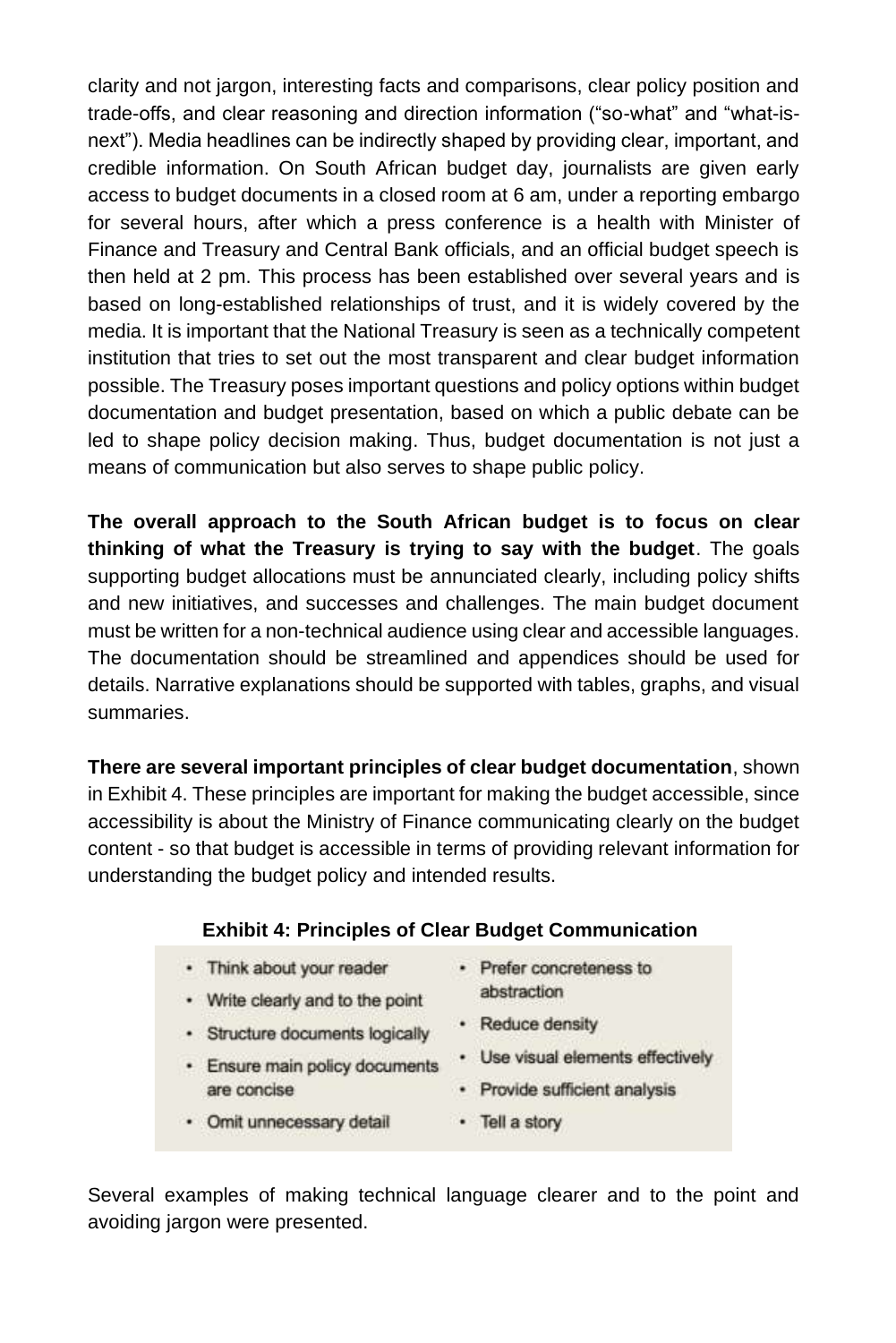**The importance of quality over quantity and proper structure of budget documentation was also discussed.** Exhibit 5 shows an example from restructuring budget documentation to make it easier to understand and follow more logically. Finding a balance between the volume of information and ensuring clarity is important. Main budget documentation should be concise but provide adequate context and explanations. Tables should not be given without narrative explanations.

**Exhibit 5: Restructuring Budget Documentation**

**Examples were also provided of unnecessary detail being removed, density reduced, abstract language made clear, and using tables and images effectively.** Tables and charts should be used to reinforce the points made in the narrative part. Exhibit 5 shows highlights from the South African budget, with clear tables and brief text that summarizes the context of the tables, as well as a breakdown by structure, with specific use of icons and colors. Proper analysis should be provided to help the reader navigate and understand the data. It is also important to build a budget narrative, identifying the central theme of the report and using it as a guiding thread for the reader.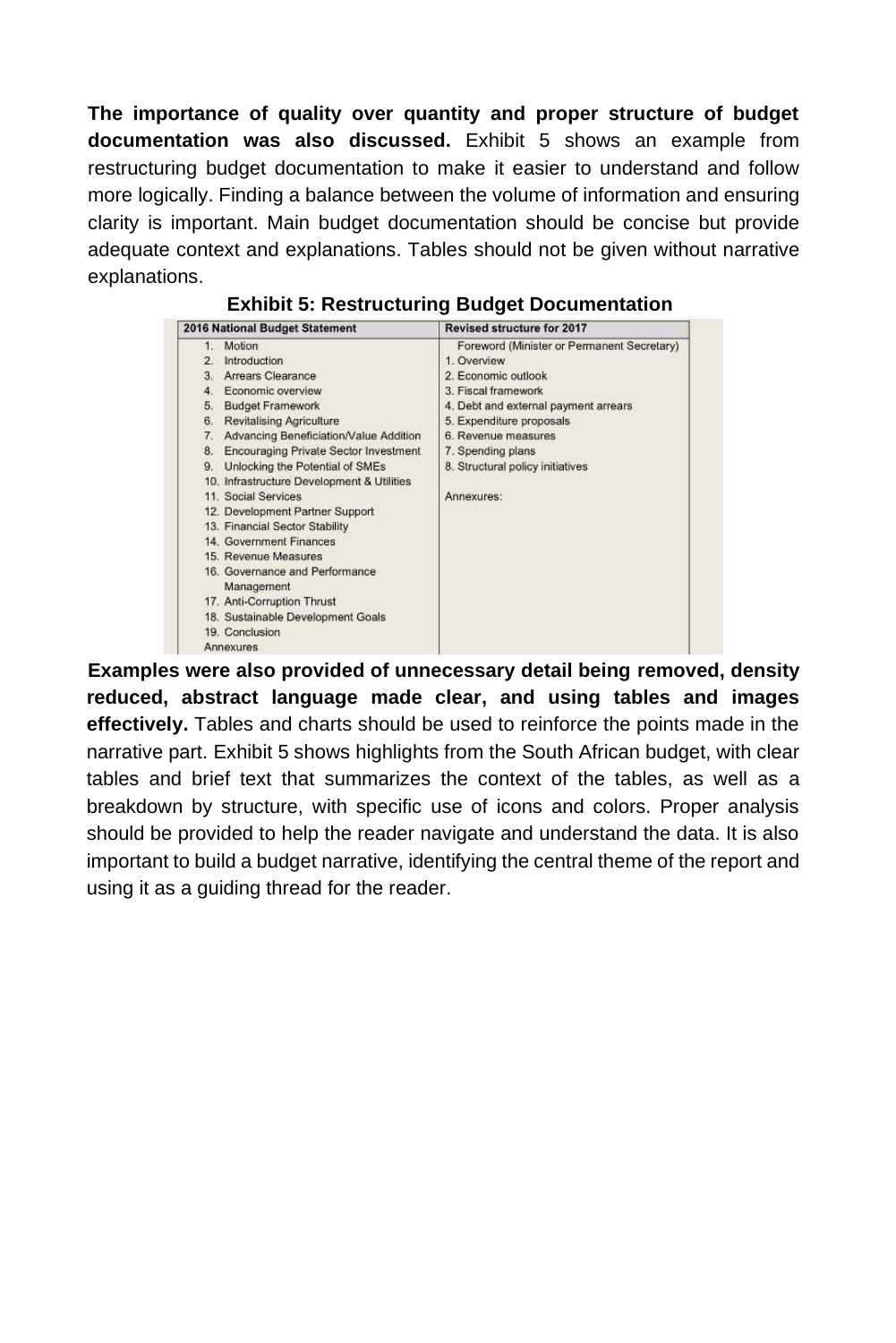| <br>#RSABUDGET2020<br>8 mm<br>The MCC (Editorial<br><b>All Editor Company</b><br>minimum   Elitim   Primary                                                                                                                                                                                                                                                                                                                                                                                                                                                                                                                                                                                                                                                                                                                                                                                                                                                                                                                                                                                                      |                                                                                                                                                                                                                                                                                 |                                                             |                                                                                            |                                                                                                        |                                                                             |                                                                                     | ---<br><b>BUDGET2020/21</b><br>--<br><b>BUDGET EXPENDITURE</b><br><b>MAGNISON</b><br><b>MARGARETA</b> |                                                                                                                                                                                             |                                                                                    |                                                                                                                                                                                                                       |                                                                                                                                              |  |
|------------------------------------------------------------------------------------------------------------------------------------------------------------------------------------------------------------------------------------------------------------------------------------------------------------------------------------------------------------------------------------------------------------------------------------------------------------------------------------------------------------------------------------------------------------------------------------------------------------------------------------------------------------------------------------------------------------------------------------------------------------------------------------------------------------------------------------------------------------------------------------------------------------------------------------------------------------------------------------------------------------------------------------------------------------------------------------------------------------------|---------------------------------------------------------------------------------------------------------------------------------------------------------------------------------------------------------------------------------------------------------------------------------|-------------------------------------------------------------|--------------------------------------------------------------------------------------------|--------------------------------------------------------------------------------------------------------|-----------------------------------------------------------------------------|-------------------------------------------------------------------------------------|-------------------------------------------------------------------------------------------------------|---------------------------------------------------------------------------------------------------------------------------------------------------------------------------------------------|------------------------------------------------------------------------------------|-----------------------------------------------------------------------------------------------------------------------------------------------------------------------------------------------------------------------|----------------------------------------------------------------------------------------------------------------------------------------------|--|
| <b>BUBGETTRANEWORK</b><br>in gradies total \$1,5000 because your instants PE-198997.<br>RAZ muse into 27 Thick DO not planet it collective fidential.<br>curry, published curry resourcing products of the time of municipal memory.<br>One layer, three way, the prevention and a company in a week which which<br>school close it silve relates at thoughlift of consulations and belowed.<br>and six and pulmy staffers<br>inalizative art pitting and list or above the names (exp or exactly after<br>warrangle for have publically fished from an -<br>Business to take it interests to the hotel product of a left of do<br>Convenience of the control of the control of the control of<br>Average for the ASS of the Content of the ASS of the ASS of the ASS of the ASS of the ASS of the ASS of the ASS of the ASS of the ASS of the ASS of the ASS of the ASS of the ASS of the ASS of the ASS of the ASS of the ASS<br>by the products and on an appropriate and the product change of the<br>Hard an Auto Artist Childhouse and M. M. Model in Let Walk<br><b>PERMIT DRIVING STRUCK CORPORATION</b> | MACROECOMOMIC GOTLOGIC - EEMMATI<br><b>Distances during</b><br><b>Guitarreures</b><br><b>Since East such a Station</b><br><b>Ranch</b><br><b>August</b><br><b>Analysis paint</b><br><b>Washing</b><br>Severial case index Tre '109<br>CONSOLIDATED COVIDENS FOTO CALIFULNING OS |                                                             | <b>Prest</b><br>متعامل<br>the<br>٠<br>÷<br>33<br>$\ddot{\phantom{1}}$<br>w<br><b>BRAND</b> | <b>CO</b><br><b>BIL</b><br><b>BOY</b><br>m<br>$\left  \cdot \right $<br><b>KB</b><br><b>AR</b><br>$+1$ | $-3471$<br>ing.<br>36<br>ш<br>u<br>n.<br>3.4.1<br><b>Social Mills Mills</b> | m<br>TER<br>m<br>14<br>38<br>$\overline{\mathbf{u}}$<br><b>TE</b><br>$\overline{1}$ | CONSCUORTER<br>SOVISIBILITY<br><b>#211 S bn</b><br><b>ECONOMIC</b><br>OFFICIALMENT                    | <b>RL95 TRILLION</b><br>any washing individual and<br><b>Manufacturer only supply</b><br>actualization in the firm former<br>int cruiter and since after-<br>common interest and behinding? | <b>WOO LINE</b><br><b><i>B26-01am</i></b><br>428,100<br><b>ADDITION</b><br>800,000 | <b>RLISTRILLION</b><br><b>Business Advisers</b><br>population of the local and a series<br>All Announces pay infinite<br><b><i>San Mark Admin</i></b><br>In force it construct thousand and institute. \$12,4004.     | SOCIAL<br>EMERCHINIS<br><b>RINE 4 OH</b><br><b>Gold dilens</b><br>837004<br>R196.4 bn<br>LEASURDED<br>411404<br>AND-CULTURE<br><b>BITJIN</b> |  |
| in constant American Assembly in manipulated Arts Assem-<br><b>Infiltrated Value Children</b><br>An which provided the first than the company of the distribution of the company of<br>WAY I Stout adolesment N. Need.<br>This dealer government and the terms that better concentrate standards in<br>promptly prompted and and premiering<br>tel: as in risk boards cost assed Equities (it), 14 bot 5 colds<br><b>Installated</b><br><b>DERNICHSELLER</b><br>for in before investor in Assembly to permit to detect and related<br>and constrained products and discovered in Carity fields a set of                                                                                                                                                                                                                                                                                                                                                                                                                                                                                                          | <b><i><u><i><u><b>Hillmage order</b></u></i></u></i></b><br><b>Braman</b><br><b>GALANCIA</b><br><b>Baltim Moore</b><br>late down to probe !<br>CONSOLIDATES GOVERNMENT EXPENSIONAL<br>BIT PLANCYHON (2016) 213-2022 (23)                                                        |                                                             | 監<br>120.9<br>19.000<br>1981<br>19,156<br><b>ALL</b><br><b>Ang</b><br>2553                 | 1981<br>29.146<br><b>TESTA</b><br><b>Hill</b><br><b>XV</b><br>÷<br>14,837                              | ------<br>1161<br>19.79.<br><b>HALL</b><br>10/6<br>94.4<br>m<br><b>Haal</b> | she a<br>29.292<br>1186<br>Abr<br><b>VEZ</b><br><b>Tek</b><br><b>Atas</b>           | <b>JILO bn</b><br>FEACE AND<br><b>SEQUEITY</b>                                                        | <b><i><u>International</u></i></b><br><b>Informa procupits excells</b><br>particular and private<br><b>Based of Land</b>                                                                    | <b>ASSAULT</b><br><b>WELFARE</b><br><b><i><u>RASSIM</u></i></b><br><b>MAIN</b>     | <b>CONTRACTOR</b><br>arran'i mondaina da c<br><b>Salta McMounts sense</b><br><b><i><u>SERIES AND ARRAIGN</u></i></b>                                                                                                  | <b>BACK COM</b><br>$+$<br><b>BARTING</b><br><b>GXF G ford</b><br>R229.7bm<br>HEALTH<br><b>RELAW</b><br><b>WWEITER</b>                        |  |
| Another's pain of program costs of at assess with the permanent and<br><b>BUNYVIOTE</b><br>Always of Countries defeative available of a building search Big<br>association are a legal for incommisting the top of<br>more the interest and an artist the term of the con-<br>Heat Mus.<br>down movie and advances are that Survey, No.<br>mented of status connect decorated status (AVI/2.5 Millet)<br>we art that solid the new possible decade for a term of<br>limiters of mixels agrests server about ensurance and at<br>in Finance verso a ELEAN process That ED                                                                                                                                                                                                                                                                                                                                                                                                                                                                                                                                         | services in the<br>Only discussions<br>$-$<br><b><i><u>Industrial</u></i></b><br><b>House</b>                                                                                                                                                                                   | - 11 3<br><b>head</b><br>1911<br>٠<br>m<br>÷                | --<br>m<br>m<br>$\sim$                                                                     | <b>STATISTICS</b><br><b><i><u><u>Ankermann</u></u></i></b><br>18/030<br><b>TIME</b><br>÷<br>œ          | 181<br>49.9<br>461                                                          | εĦ<br>ш<br><b>COL</b><br><br><b>ADK</b><br>×                                        | <b>R70.0 bm</b><br><b>CONTRACTABLE</b><br><b>NOVCEE</b>                                               | Public administration with \$1.4 phone<br><b>Executive and Joseph Inn expans</b><br><b>Librical affirm</b>                                                                                  | <b>BAV 6 km</b><br><b>614.6m</b><br><b>RETAIL</b>                                  | <b>Lat. Account Class</b><br><b>New attitute, vida</b><br><b>Harmon Russian and a</b><br><b>Colle Tipranti</b><br>this home in the<br>and Assessment and                                                              | 874.7 km<br>315.734<br>R212 1 bn<br><b>BAKYNN</b><br><b>COMMUNITY</b><br><b>KATJA</b> m<br><b>DEVELOPMENT</b>                                |  |
| TAN REVENUE 2020/21<br><b>RENK RIM</b><br>Pressod immerites<br><b>R368 5 50</b><br>m<br><b>Promised</b><br>GOOD FLOWERS<br><b>UTEZ 7 km</b><br><b>BANKING BANKING SAFEKEE</b><br>animusika base<br>$\equiv$<br><b>ART 47mm</b><br><b>Audi makes</b>                                                                                                                                                                                                                                                                                                                                                                                                                                                                                                                                                                                                                                                                                                                                                                                                                                                              | <b>Industries</b><br><b>141100000</b><br><b>Non-Venture</b><br><b>MAG</b><br>$-$<br><b>Now of Lot</b><br>Mazdal <sup>2</sup><br>Elbowskies<br><b>Marketing</b><br>Difference in Scholars<br>--<br>---                                                                           | 2811<br><br>$\sim$<br><br><b>WALK</b><br>=<br><b>SERUIT</b> | 281<br><br>10048<br>ш<br>×<br><b>LIBER !!</b>                                              | 131<br>٠<br>и<br><b>STREET</b><br><br>и<br><b>THU THEFT</b>                                            | <b>NLF</b><br>m<br><b>AF</b><br>w<br>11033<br>-<br>18.81                    | 444<br>w<br>4346<br>-<br><b>Senti</b>                                               | R229.3 bn<br><b>DERT SERVICE COOPS</b>                                                                |                                                                                                                                                                                             |                                                                                    | <b>Anuli anulity fund</b><br><b>Pel per anynt</b><br><b>TERE magazing prest</b><br><b>The guess</b><br><b>Which installments</b><br><b>Public entering the case of the Adventure Controller Controller Controller</b> | <b>MAR OTH</b><br>991104<br><b>PARTIES</b><br><b>R309.5 bm</b><br><b>RISGIN</b><br><b>SIDCIAL</b><br>DEVILOPMENT<br><b>William</b>           |  |

#### **Exhibit 5: Highlights from South Africa Budget**

**An extensive discussion was held after the presentation.** Topics that were discussed further included the presentation of program and performance information in South African budget<sup>1</sup>; responsibilities within the National Treasury for analytical writing; the dissemination of budget documentation via printed copies and electronically; citizens' budget (4 pages of high-level information and data circulated within newspapers and online); and ways to incentivize the media to get engaged and report on the budget.

## **Roundtable Discussion**

**The final session of the workshop was devoted to participants' discussions on how topics discussed in the meeting can be used and what should be the focus of an upcoming BLTWG's knowledge product.** Recent advancements in citizens' budgets, Ministries of Finance's communication with journalists, and the development of templates/guidelines for citizens' engagement in Russia were discussed. Several additional topics were discussed

<sup>1</sup> In primary budget documentation, performance indicators are summarized across chapters and there is a chapter on national priorities with tables and explanations; however, much more detailed information on programs, indicators, and other budget information are provided under document called estimates of national expenditure in which all details are published for each ministry/agency.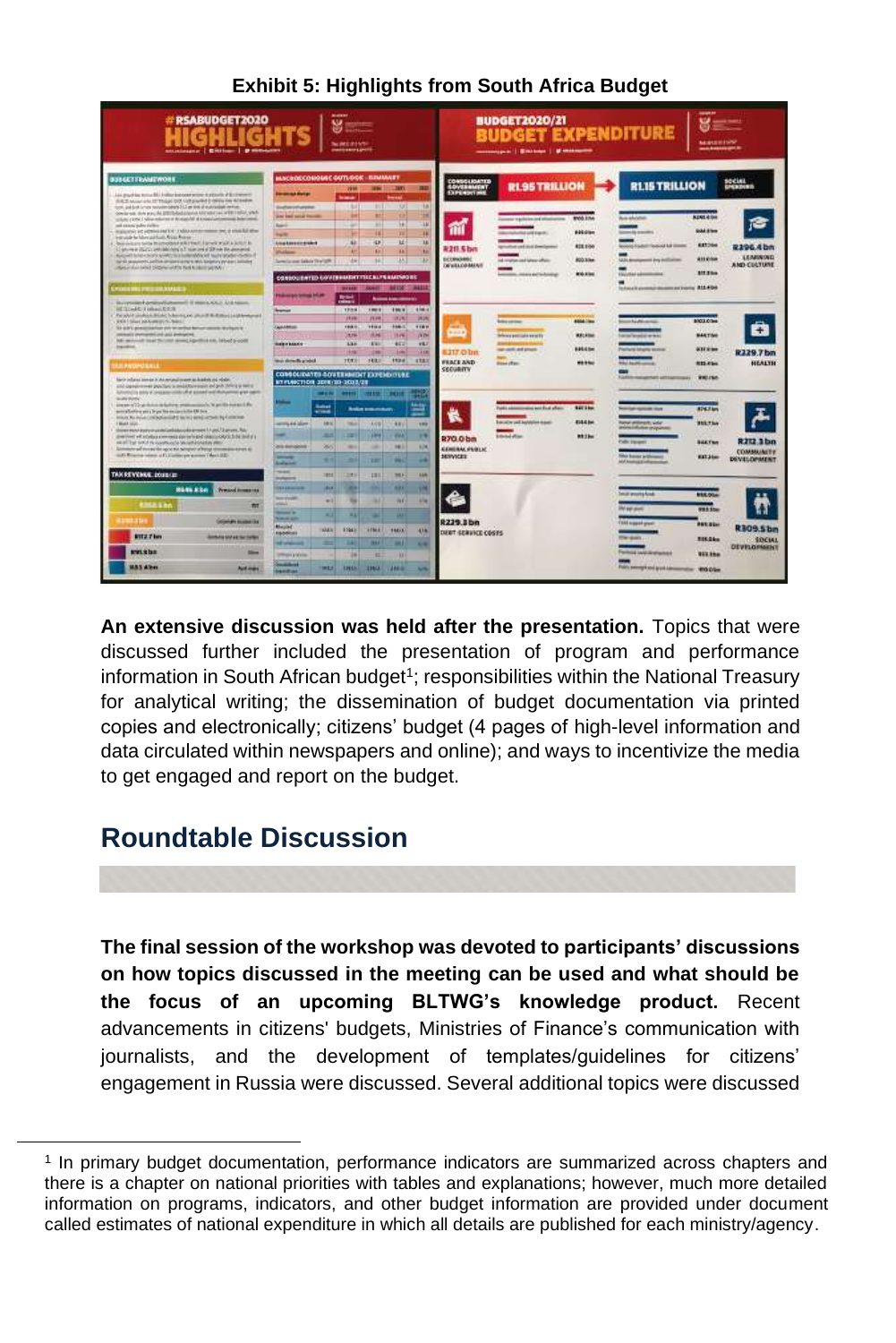based on questions and inputs from the members from Belarus, Ukraine, and Uzbekistan, and from the Resource Team and the speakers. These included the potential of social media to be used for citizen engagement, the importance of intended improvements in budget clarity and accessibility being embraced by both technical staff and at a political level within Ministries of Finance, as well as different options for web portals' IT solutions.

**It was concluded that BLTWG's upcoming knowledge product will provide a roadmap for going from a compliance-focused budget documentation to clearer budget documentation,** as they were discussed in this meeting. Draft outline for this knowledge product will be prepared by the Resource Team and submitted to BLTWG leadership for comments by end-November 2021, after which the knowledge product would be drafted and presented in the BCOP plenary meeting in Spring 2021.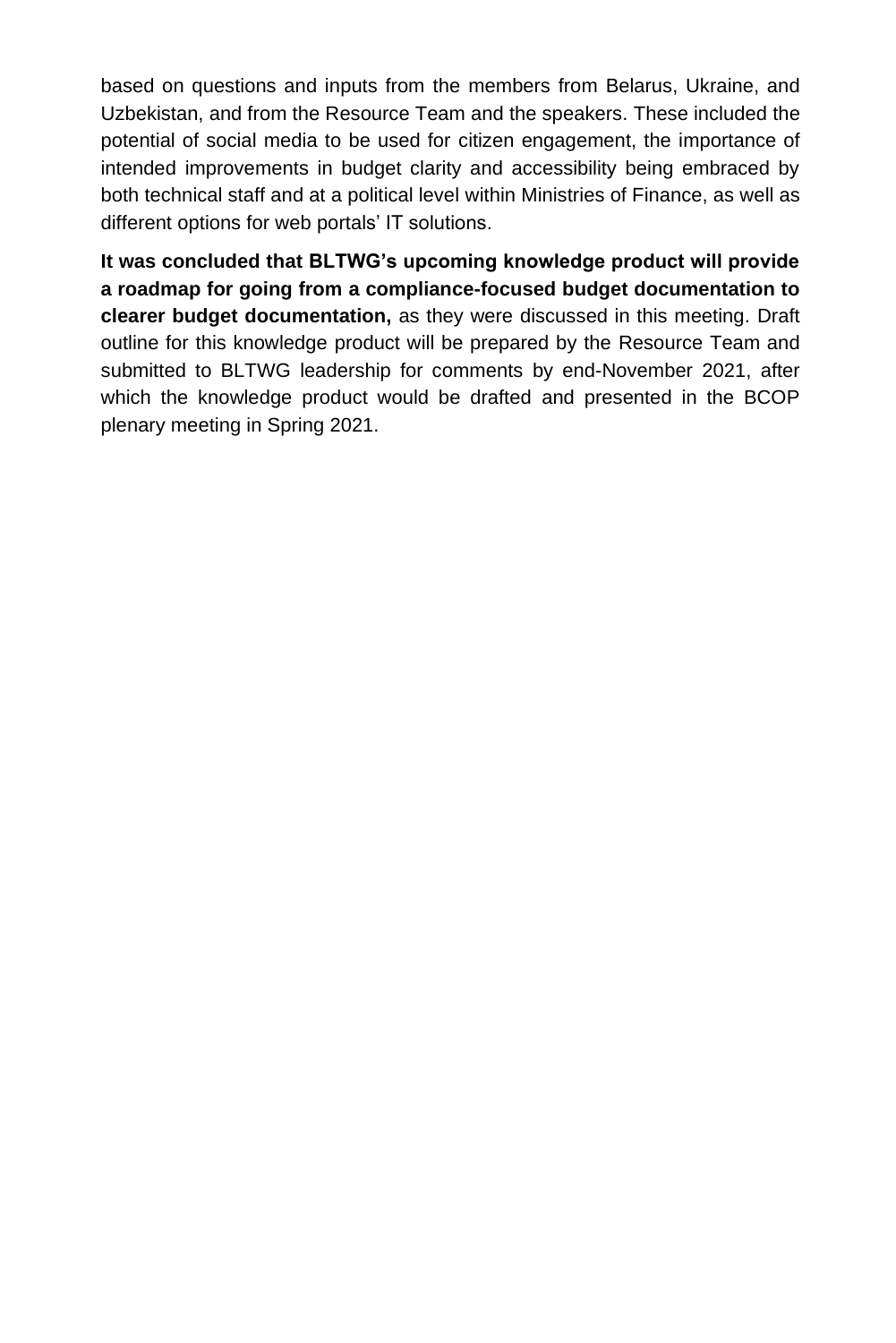*This event report has been developed by PEMPAL and is available in English, Russian, and Bosnian-Croatian-Serbian languages. Permission to use, reproduce, or translate this report or information included in this report can be sought by the project's Team Leader Arman Vatyan at [avatyan@worldbank.org.](mailto:avatyan@worldbank.org) Technical questions can be sent to Naida Carsimamovic Vukotic at [naidacar@gmail.com](mailto:naidacar@gmail.com) and Iryna Shcherbyna at [ishcherbyna@worlbank.org.](mailto:ishcherbyna@worlbank.org) For more information on PEMPAL, BCOP, and BCOP's working groups, see the program's website a[t www.pempal.org.](http://www.pempal.org/)*